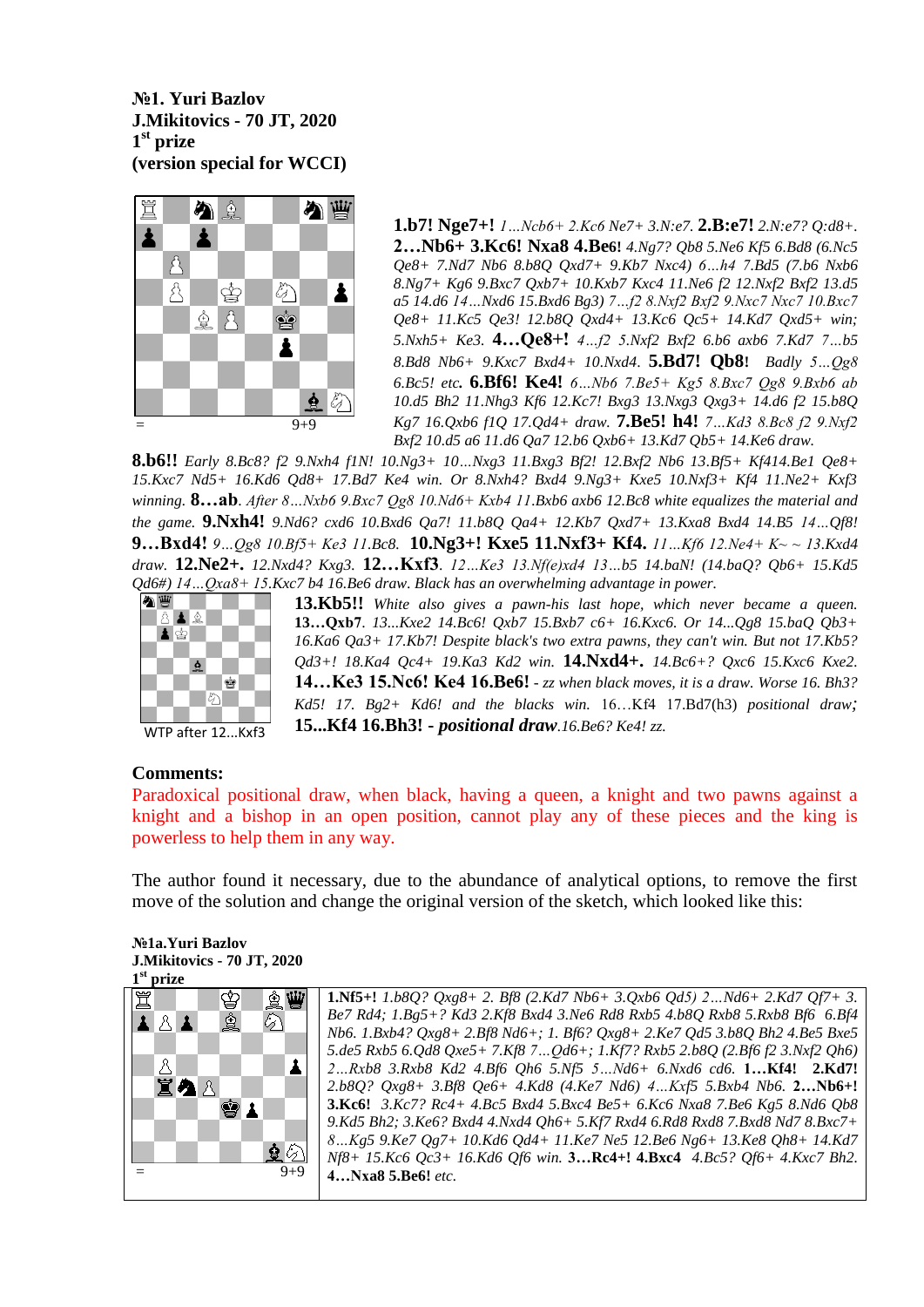## **№2. Yuri Bazlov**

## **«Шахматная композиция», 2020**

**1 st prize** 



**1.Nc7!** *The game is immediately divided into two variants with a completely identical game on opposite sides of the board:* 

•A) **1...Rc4!** *1...Bb7 2.Rc5 Re2 3.Kh4! followed by 4.Nb5 and 5.Nd4.* **2.N:a8!** *2.Nb5? Bc6 3.Nd4 3…R:c3+ 4.Kg4 (4.Kh2 Rc1) 4...Rc4 5 Nb3. But 5...Kb4! and the threat of 6...Ba4! inescapable.* **2…R:c3+ 3.Kg2!** *3.Kh2? Ka3! 4.Nb6 Ka2! 5.Ra5+ (the white king prevents his rook from defending the knight from the h1 field) 5...Ra3! with draw. Missed the win and 3.Kg4? Rc4+! 4.Kf3 (4.Kf5 Rc5+) 4…Rc1! 5.Nb6+ Ka3 6.Rb5 Ka2 7.Nb3 Rc3+! draw.* **3…Ka3 4.Nb6!** *But not 4.Rh1? Kb2! 5.Nb6 Rc1!* **4...Rc1 5.Rb5! R:a1 6.Nc4+ Ka2.** *6…Ka4 7.Ra5+.* **7.Rb2**#! Or **5…Ka2 6.Nb3! Rb1 7.Nc4! R:b3 8.Ra5+ Kb1 9. Nd2+**. *Another independent additional variant after* **4….Ka2 5.Rh1! Rd3!** *5...Rc5, hoping for 6.Kf3 6...Rb5 7.Na4 Ra5 8.Nb6 Rb5 7.Na4 Ra5 positional draw. But 6.Rd1! Rb5 7.Nd5 Rb1 8.Nc3+ Ka3 9.N:b1*. **6.Na4!** *6.Kf2?Rd6! 7.Nc4 Rd1! 8.R:d1 stalemate. Or 7.Na4 Rc6! 8.Ke3 Ka4! Draw.* **6…Rd4**. *6…Rd5 7.Nc3+.* **7.Nc5!** *7.Nc3+? Kb2!* **7...Rd5 8.Nb3!** *and the white knights reunited.*

•B) **1…Re3+ 2.Kh2! R:c3**. *Attempts to get the bishop out of harm's way and make it difficult for White to realize the advantage are easily refuted without the help of tables: 2... Bf3 3.Rc5 Bd1 4.Nd5 Re2 5.Kg3 Ka3 6.c4 Kb2 7.Ra5 Re4 8.c5 etc.* **3.Rh4+!** Thematic try 3.N:a8? Rc1 4.Nb6+ Ka3 5.Rb5! with a win, as in the previous variant. But 3...Ka3! 4.Nb6 Ka2! 5.Ra5+. 3...Rc6 led to the same result after the correct 4.Rh3! Kb4 5.Rb3+ Ka4 6.Nb6+4.Nb6 Ka2! 5.Ra5+. This is the weakness of the king's position on h2: White cannot defend the knight on the first horizontal. 5…Ra3! Draw. **3…Ka5!** *3…Ka3 4.Nb5+.* **4.Nxa8**. *Here, already knowing about the thematic try, Black could try to repeat it at the top of the board: 4...Ka6 5.Rb5 Rc6! 6.Nb3 Ka7! 7.Ra5+ Ra6! with an echo-chameleon positional draw. However, after a more precise 5.Rh7! Rc8 6.Nc7+ Kb6 7.Nd5(e6) black cannot resist.* **4…Rc8!** *And, as in the first variant,* **5.Nb3+! Ka6 7.Rb4! Rxa8 8.Nc5+ Ka7**. *8...Ka5 9.Ra4+.* **9.Rb7**#! Or **7...Ka7 8.Nb6! Rb8 9.Nc5! Rxb6 10.Ra4+ Kb8 11.Nd7+!** Half a century later, the author managed to add to his old and subsequently incorrect study ("Chess in the USSR", 1971) a variant with an identical echochameleon game, while retaining a thematic false trail, which in the original version had an ambiguous solution. An additional variant is interesting, where white needs to overcome Black's stalemate defense and avoid a positional draw in order to win.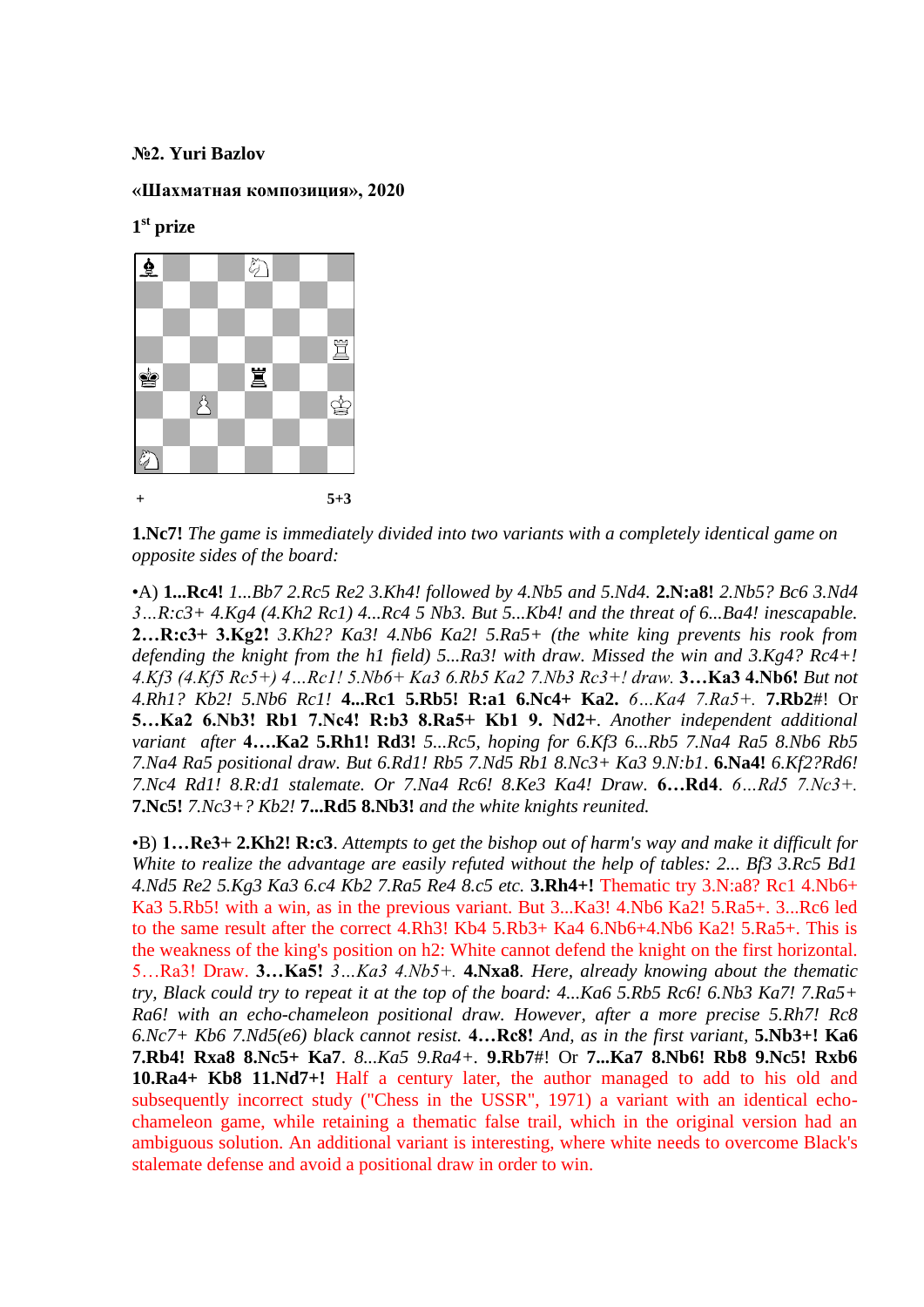### **№3. Yuri Bazlov**

### **Henri Rinck-150 MT, 2021**

# **3 rd prize**



**+ 5+4**

**1.Bf5+!** *1.Rg2+? Kf7 2.Rg3 Rf4+ 3.Kg1 Qe2 4.Rb3 Rf3 (or 4.Bg2 Rg4) draw.* **1...Kg5!** *1...K:f5 2.R:h4. If 1...Kh5, than 2.Bg4+! (It's bad 2.Bg6+? Q:g6 3.Rc5+ Qg5!) 2…K:g4 3.Rc4+ K~ 4.R:h4 win.* **2.Bd2+!** *2. Rxh4?! Kxh4 3. Bd2 Qa8 4.Rc4+(or 4. Rd1 Qa7+! 5. Be3 Qa2+ 6.Kf3 6…Qa8+ 7.Be4 Qf8+ 8.Bf4 Qa3+ 9.Bd3 Qa8+ perpetual check) 4…Kh5 5.Rc3 Qa7+ 6.Ke2 6…Qa6+ 7.Ke1 Qa1+ 8.Kf2 Qa7+ 9.Ke2 Qa6+ draw.* **2…Rf4+! 3.Bxf4+!** *3.Kg3? Kxf5 4.Rc5+ 4…d5! 5.Rxd5+ Ke4(e6).* **3…Kxf4 4.Re1!** *4.Rc5? Qe3+.* A first thematic try 4.Be4?! Q:e4 5.Rh4+ (or 4… Kxe4 5.Re1+). However 4 ... d5! 5.Rh4+ Kg5! 6. Kg3 Qe5+ draw. But not 6.... dxe4? 7. Rg4+ Kf6 8. Rf1+ Ke5 9.Re4+ Kxe4 10.Re1+ and black was left without a queen. 4…Qg8! 5.Bg4!! The second thematic try 5. Rg2?! (threatens 5...Qg3+ with winning the other rook) 5…Qa2+ 6.Kg1 (6.Re2 Qa7+; 6.Kf1 Qa6+) 6…Qa7+ 7.Rf2+ Kg3 8.Re2 (8.Rf1 Qb6 draw) 8…Qa1+ 9.Rf1 Qa7(d4)+ 10.Ref2 Qb6. **5 ... Qxg4**. *5...Kxg4 6.Rg2+; 5 ... Qa2+ 6. Be2; 5 ... Qb3 6. Rg2.* **6.Kf1!! Qg3 7.Rf2+ Kg4(g5) 8.Rg2!** Or **6...Kf5 7.Rf2+ Kg6 8.Rg2.** 

Interestingly, the d7 pawn, which previously saved from 4.Be4?!, now prevents the queen from breaking free. Without it, the solution and the thematic try would have changed places :



**4.Be4!** Thematic try 4.Re1? Qg8! 5.Bg4?! (5.Rg2 Qa2+ 6.Re2 Qa7+ and 7…Kxf5) 5…Qxg4 6.Kf1 Qd7(c8)! draw. **4…Qd7**. *4....Qg8 5.Rh4+! Kg5 6.Rg1+.* **5.Re1! Qd4+ 6.Kf1! Кg3 7.Rg2+!** *win. But not 7.Rhe2?Qf6+! 8.Kg1 Qd4(b6)+ 9.Re3+ Kf4 10.Re2 Qc5 (an echo-positional draw in relation to a thematic try in a valid solution after 5.Rg2?)*. *Or 7.Rc2? Qf6+ 8.Ke2 Qd4! 9.Bd3 Qe5(g4)+ 10.Kd2 Qf4+! 11.Kc3 Qf6+! 12.Kb3 Qb6+ 13.Ka4 13…Qa7+ 14.Kb4 Qd4+! 15.Bc4 (15.Rc4 Qb2+ 16.Ka4 Qa2+ 17.Kb4 Qb2+) 15…Qd6+ 16.Kb5 Qd7+! 17.Kb4 17…Qd6+ 18.Kb3 Qb6+ 19.Ka4 Qc6+ 20.Kb4 Qd6+! 21.Kc3 Qf6+ 22.Kd3 Qd6+! 23.Ke2 Qe5+! 24.Kd1 Qd4+! 25.Kc1 Qa1+! 26.Kd2 Qd4+! 27.Bd3 Qf4+ draw.*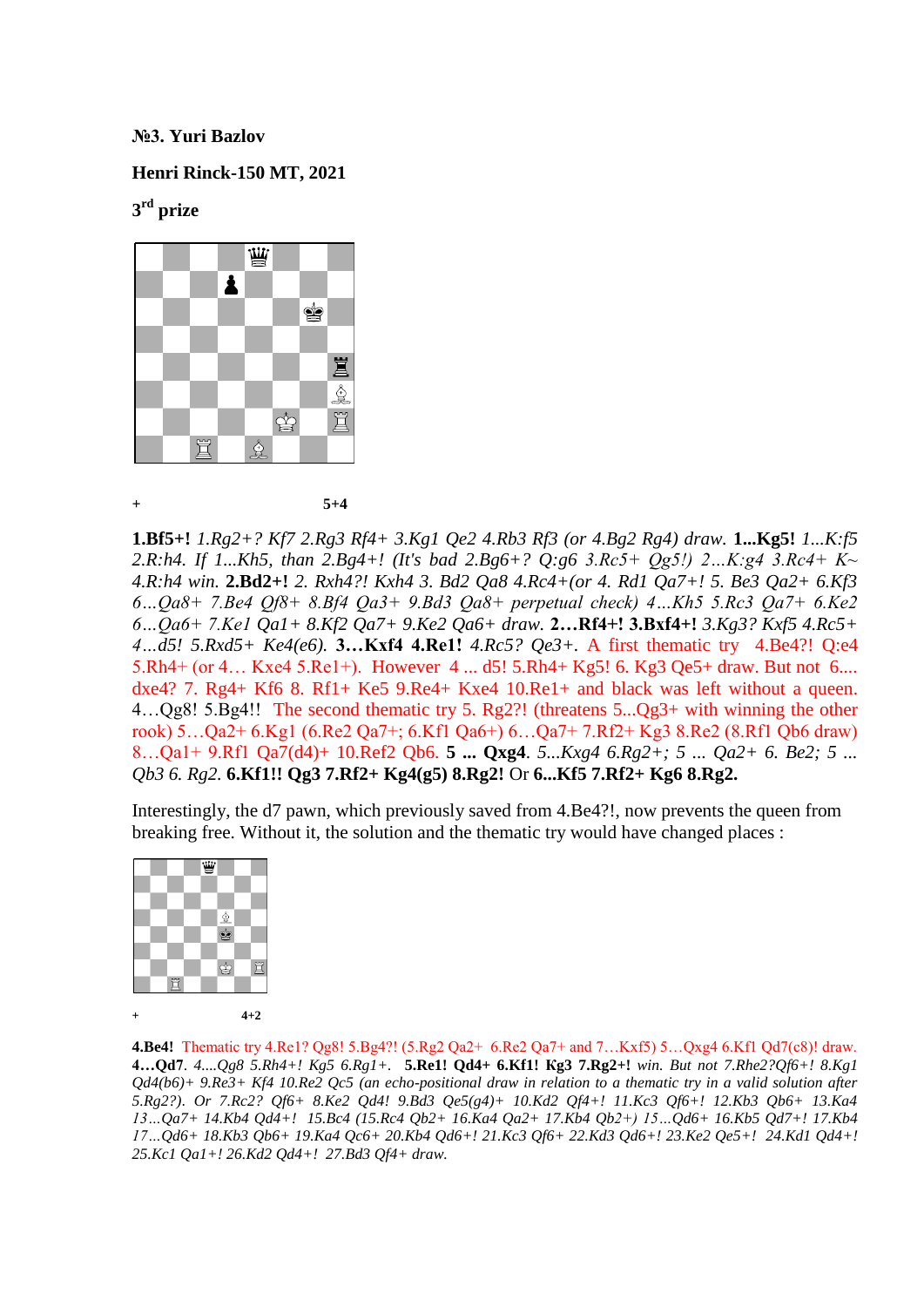## **№4.Yri Bazlov E.Vlasak & J.Polasek-64 JT, 2021 4 th prize**



### **1.Qh6! –**

Thematic try 1.Qxc8?! Kxd2 2.Qc4 Ke1! 3.Qh4 Ke2! *3...Kf1? 4.Qh2! Ke1 5.Ke4 f1Q 6.Ke3!* 4.Qh2 Kf3! 4…Ke3? 5.Qg2. 5.Qh1+ Ke2! 6.Qg2 Ke1! 7.Qg3 Ke2 8.Qe5+! Is it bad now 8...Kf3? because of 9.Qe4+ Kg3 10.Qh1! (this position will be repeated in one of the finals), and 8...Kd2 because of 9.Qh2! Ke3 10.Qg2! Ke2 11.Ke4. 8...Kd3 looked tempting?! – and before us is position No. 7 (win) in the mirror image after the first move of the sides from Yu. Averbakh's monograph "Chess endings (queens)" (M, "FiS", 1982, p.9) with reference "according to N. Grigoriev,  $1932$ ":  $\trianglelefteq d5$ ,  $\trianglelefteq$  e5 –  $\triangle$ d3,  $\angle$  f2. If now 9.Qe4+ (e6,e8), then 9...Kd2! - and there is no winning move 10.Qh2. On 9.Qd4+, 9...Ke2 brings a draw. The same king's retreat helps out in the case of 9.0d6,c7,b8. Therefore, the authors recommend playing 9.Qg3+ Ke2 10.Qh2 Ke1 11.Cre4 with a win. In fact, as shown above, this is a mistake. Continuing 10...Kf3! black is saved.

Winning is achieved in another, very unusual way:  $9.0b2!$  It is clear that it is impossible to  $9...f1Q$  because of 10.Qb5+, and after 9...Ke3 10.Qb5 Kf3 11.Qf1 the pawn is immobilized. By the way, in the initial position of the training endgame, White could win in other ways by simply moving his king. Only 8...Kd1! led to the equation. 9.Qh5+ Ke1! 10.Qh4 Ke2! 11.Qh2 Kf3! 12.Qh1+ Ke2! 13.Qg2 Ke1! 14.Qg3 (14.Ke4 f1Q =) 14...Ke2 - and white can check the vigilance of the black king for any length of time. A curious positional draw in the theoretical endgame, where black deftly bypasses the tricky traps placed in their path. 1.Qb6? didn't help either, because instead of the expected 1...Rf8? 2.Qe3+! Kc2 3.Qc3+ 3…Kd1 4.Bg5! Rd8+ 5.Ke4! Re8+ (5…f1Q 6.Qc1+ Ke2 7.Qc2+ Ke1 8.Bh4!) 6.Kd4! Rd8+ 7.Ke3 f1Q 8.Qa1+! Black achieved the result they needed without unnecessary prettiness: 1…Rd8+! 2.Ke6 Re8+! 3.Kd7 Ke2!

#### **1…Rd8+! 2.Kc5!** 2.Ke5? Re8+ 3.Kd5 Ke2 with draw.

Now black can try to achieve a draw in several different ways, but in all cases they fail due to white's subtle game:

•a) **2…Re8! 3.Bf4!** 3.Bg5? Re5+ 4.Kb4 Rb5+! 5.Kxb5 f1Q and white can't win. **3…Ke4!** Lost 3…Rc8+ 4.Kd5! Rd8+ 5.Ke5! Re8+ 6.Kf5! Rf8+ 7.Kg4! Rg8+ 8.Bg5! But not 8.Kh4(h5)? Rh8! 9.Qxh8 f1Q. **4.Qg5! Rc8+!** 4…f1Q 5.Qd5+! Kxf4 6.Qf7+. **5.Kd6! Rd8+! 6.Qxd8.** A waste of time would be 6.Ke6 Re8+ 7.Kd5 Rd8+. **6...f1Q 7.Qa8+!** Bad 7.Qe7+? Kd3 and 7.Qe8+? Kd4 - everywhere draw. **7…Kd4!** 7…Kf5 6.Qd5+ Kg4 7.Qg5+ Kf3 8.Qg3+ Ke4 9.Qe3+ Kf5 10.Qe6+ 10…Kxf4 11.Qf6+ and white still got to someone else's queen. **8.Qa7+! Kc3 9.Qa3+! Kc2**. Unlike the previous game, the struggle of the sides has moved from the royal flank to the queenside. **10.Qa2+!** 10.Qa4+ Kc3 11.Be5+ Kd2 12.Bf4+ Kc3 13.Qa3+ Kc2 led to the loss of time. **10…Kc3.** If 10...Kd1, then 11.Qd2#. **11.Bd2+!** Decisive blow. Careless 11.Be5+? zeroed out the chances of winning. After 11... Kb4 12.Qb2+ Ka4! 13.Qc2+ Ka5! (surely not 13...Kb5? because of 14.Qb3+Ka5 15.Bc3+Ka6 16.Qa4+Kb7 17.Qc6+Kb8 18.Qc7+Ka8 19.Qc8+Ka7 20.Bd4#) 14.Qc3+Ka4! (14...Ka6? 15.Qc6+Ka5 16.Bc3# led to another correct echo mat) 15.Qc2+Ka5! 16.Bc3+ Kb6! 17.Bd4+Ka5 18.Bc3+, a draw. The very bishop moves that beautifully matted the black king in the proof versions now lead only to the eternal check. **11…Kd3**. 11…Kd4 12.Qd5#. **12.Qa6+!** On  $6<sup>th</sup>$  move black can play differently:

**6…Kxf4!? 7.Qa8!** A move resembling 9.Qb2! from a thematic try. Only there, the pawn that stepped on the last horizontal was won by a diagonal check, and here by a linear check, vertically f. It took place almost at any departure of the queen or king, but, surprisingly, only this one leads to victory. Everything else led to a draw. For example, 7. $Of6+$ ? Kg3! 8. $Of5$  Kg2 9. $Og4$ + Kh2(h1) 10. $Of3$  Kg1 11. $Og3$ + Kh1! 12. $Oxf2$  and black pat. Also didn't solve 7.Qh4+? because of 7...Kf3! (7…Ke3? 8.Qc4) 8.Qh3+ (8.Qc4 Kg2!) 8…Ke2! 9.Qg2 Ke1 10.Qg3 Ke2! with a draw by repeating the moves. Or 7.Qg8? Kf3! But the transformation of a pawn can be delayed. **7...Kg3.** If 7...Ke3, then 8.Qa6 or 8.Qg2. **8.Qh1!** win. The final moves 7.Qa8! is known in study L.Mitrofanov & V.Khachaturov.

•b) **2...Rf8 3.Qxf8! Ke2**. White has a queen and a bishop against black's only pawn, and there is no win in sight. But **4.Bf4!! f1Q 5.Qe8(e7)+ Kf3 6.Qe3+**. Other checks lead to loss of time. **6...Kg4** (6...Kg2 7.Qg3+ Kh1 8.Qh2# is the first correct mate) **7.Qg3+ Kf5** (7...Kh5 9.Qg5# is the second correct mate) **8.Qg5+ Ke4**. After 8...Ke6 white has a wide choice of winning continuations.  $9.0d5+$ ! Kxf4 10.0f7+ - and black was left without a queen.

•c) **2…Rc8+ 3.Kb4! Re8 4.Qh3+! Ke2 5.Qg4+! Kxd2 6.Qd7+! Ke2**. 6…Kc1 7.Qf5! with technical win. **7.Qxe8+ Kf3 8.Qc6+ Ke2 9.Qg2!** Other moves lead to a loss of time. **9…Ke1 10.Kc3 f1Q 11.Qd2#**. Well-known classical mate. Or  $3...Rb8+4.Ka4(a3) Ra8+(4...Re8 5.Ba5!) 5.Kb3 Rb8+6.Bb4 Rxb4+7.Kxb4 And the win is like$ in the previous variant.

**Comments:** A rare synthesis of original and previously encountered ideas in a super-miniature with an unusual balance of forces and a game covering the entire board - from the 1st to the 8th horizontal and from vertical a to vertical "h".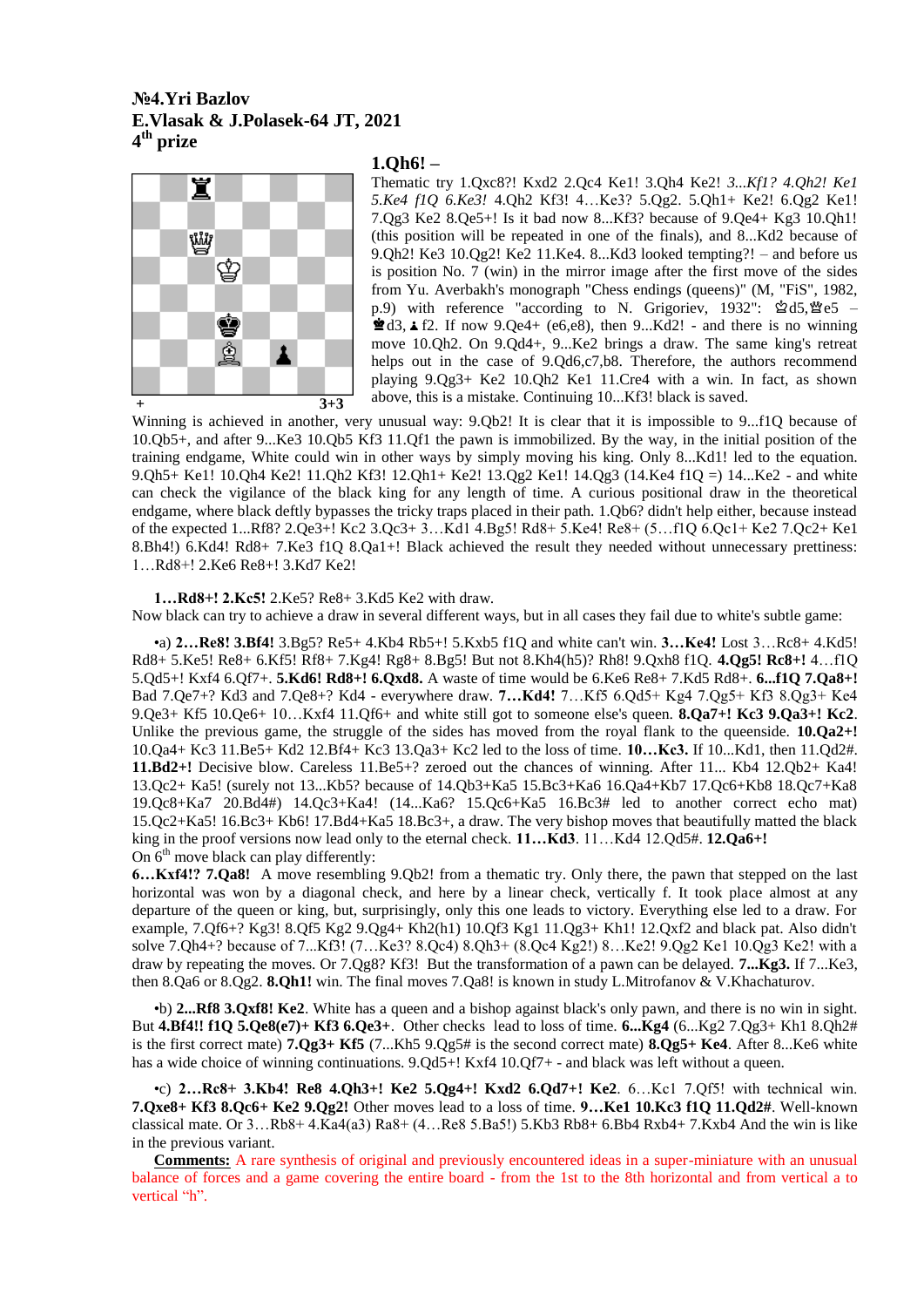**№5. Yuri Bazlov**

**Chess Artistry**

**Competition, 2021** 

# **2 nd prize**



## **1.Ne4!** *1.Kxf6? Kd7! draw.*

Thematic try 1.Ng4? Ne8 2.Kf7 Qb5(b3)! (lost 2…Qb1? 3.Kxe8 Qf5 4.Nf6 Qg6+ 5.Kf8 Qh6+ 6.Kf7!) 3.Kxe8 Qxd5 4.Rg6 Qf5! 5.Rg8 Kb7! 6.Kh6 Qh7! 7.Kd8 Qd3+ 8.Ke8 Qh7! - Positional draw.

**1…Ne8.** *1…Nxe4 2.e8Q+ Kb7 3.Qxb8+ Kxb8 4.Kd7.* **2.Nd6+!** *And now the continuation of 2.Kf7?, as in the thematic try, missed the victory. Only now 2...Qb5(b3)? led Black to defeat: 3.Kxe8 Qxd5 4.Nd6+! Kb8 5.Kd7, and a draw was given by 2...Qb1! - a move that led to defeat in the thematic try trail. For example, 3.Nd6+ Nxd6 4.Rxd6 Qf5(h7)+. Interestingly, with both knight positions after 1...Ne8, 2.Kf7 equally lost both 2...Qb4 and 2...Qb2 3.Nf6! Nxf6 4.Rxf6! black is unable to delay the pawn. This did not happen with the queen on b3(b5) or on b1.* **2...Nxd6 3.Rxd6 Kb7!!** *Preparing a trap for white. 3...cxd6 4.f8Q+ Kc7 5.Qxb8 Crxb8, and the pawn endgame is hopeless for Black.* **4.Kf7!!** *4.Rd8?! Qa7! 5.e8Q. White has an extra rook, but... there is no win: 5...Qe3+! (5…Qa6+? 6.Qc6+) 6.Kd7 Qh3+! 7.Qe6! The queen is connected to the game, but it does not help: 7…Qh7+! 8.Qe7! Qf5(h3)+! 9.Qe6 Qh7+! 10.Ke8! 10…Qh8+! (but not 10…Qh5+? 11.Ke7! Qh7+ 12.Qf7! Qh4+ 13.Qf6!) 11.Ke7 Qg7+! 12.Qf7 12…Qe5+! 13.Kf8 Qh8+ 14.Qg8 Qf6+! (14…Qh6+? 15.Qg7! Qf4+ 16.Kg7!) 15.Ke8 Qe5+! 16.Qe6 Qh8+! 17.Ke7 Qg7+ 18.Qf7 Qe5+! 19.Kd7 Qd6+! 20.Ke8 Qe5+ 21.Qe6 Qh8*+!– *and it starts all over again. With precise moves, black achieves an perpetual check.* **4…cxd6**. *There is no attempt to achieve the same result with white's "hanging" rook: 4…Qh8 5.e8Q Qh7+ 6.Kf8! 6…Qh8 (6…Qe5+ 7.Qf7!) 7.Ke7! Qh4+ 8.Rf6!* **5.e8R!!** *5.e8Q? Qc7+! 6.Qc7 Ka8! 7.Qxc7 stalemate!* **5…Qc7 6.Re7 Qxe7**. *6…Ka8? 7.Rxc7 and there is no stalemate, because the b8 field is available for the king.* **7.Kxe7 Kc7 8.Ke6** *win.*